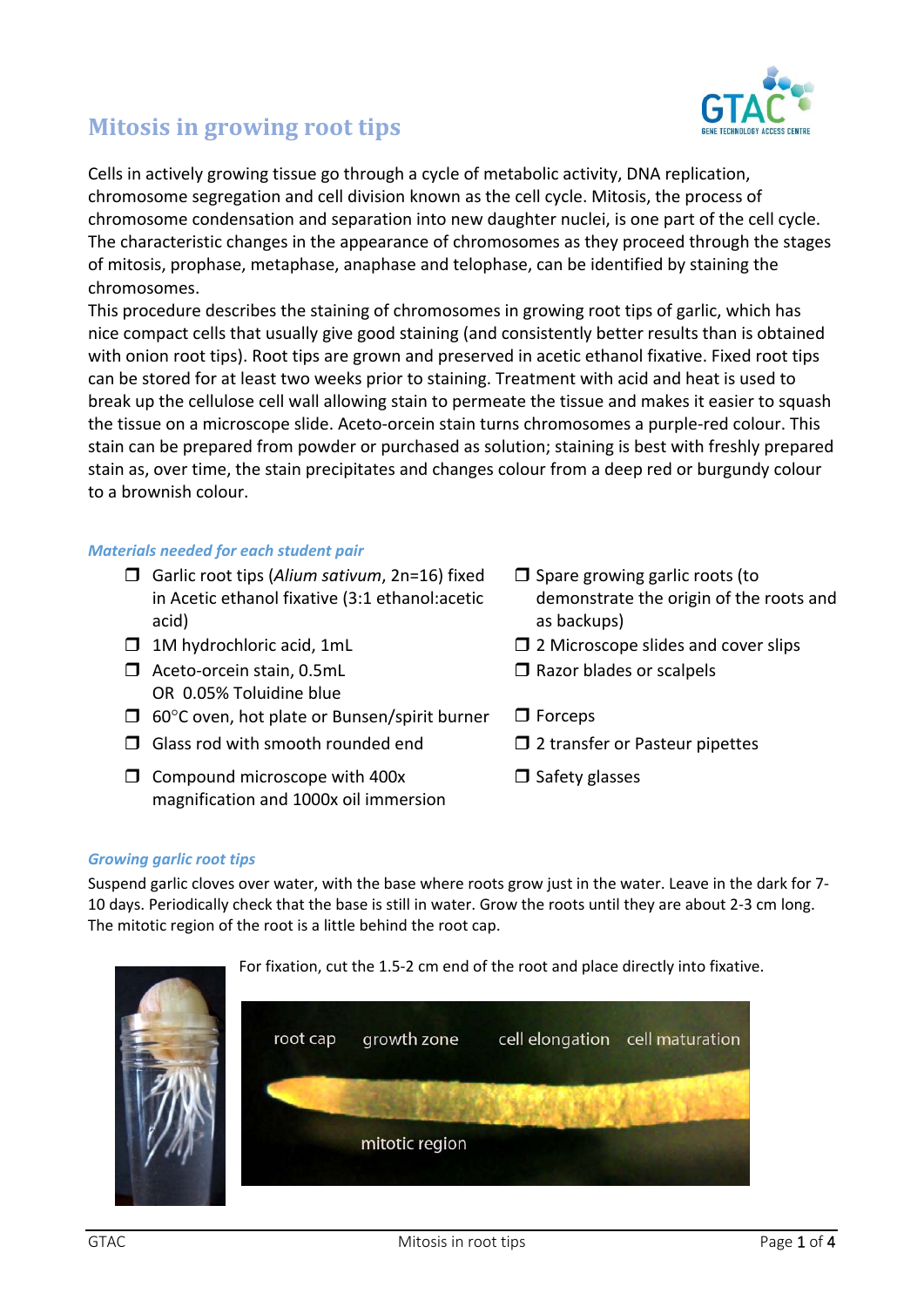### *Sourcing Materials*

| Aceto-orcein stain       | Solution from Southern Biological Product SI1 Aceto-orcein, 1%, 25mL<br>(\$36.50 in Dec 2012). Do not use the stain if it has lost its rich burgundy<br>colour. Use this stain as it is, undiluted.                                                                                                                                                                            |  |
|--------------------------|--------------------------------------------------------------------------------------------------------------------------------------------------------------------------------------------------------------------------------------------------------------------------------------------------------------------------------------------------------------------------------|--|
|                          | Aceto orcein powder can be purchased and the solution prepared according to<br>the procedure below. Note: stains like this one can be messy and difficult to<br>prepare, may need to be prepared in a fume hood and require lengthy heating to<br>dissolve. And there is a good chance of contaminating the whole lab with the<br>stain. So best to purchase already prepared. |  |
| Toluidine Blue, 0.05%    | <b>Southern Biological</b>                                                                                                                                                                                                                                                                                                                                                     |  |
| solution                 | SI18 - Toluidine blue, 0.05% available in 100mL & 500mL                                                                                                                                                                                                                                                                                                                        |  |
|                          | <b>Science Supply Australia</b>                                                                                                                                                                                                                                                                                                                                                |  |
|                          | 3268/10G Toluidine Blue (C.I.52040) \$74.95 (ex GST)                                                                                                                                                                                                                                                                                                                           |  |
| Ethanol                  | Standard school lab chemical suppliers e.g. Haines                                                                                                                                                                                                                                                                                                                             |  |
| Acetic acid              | Standard school lab chemical suppliers e.g. Haines                                                                                                                                                                                                                                                                                                                             |  |
| <b>Hydrochloric acid</b> | Standard school lab chemical suppliers e.g. Haines                                                                                                                                                                                                                                                                                                                             |  |

#### *Preparing acetic ethanol fixative*

Mix 3 parts of absolute ethanol (ethyl alcohol) with 1 part glacial acetic acid e.g. for 40mL fixative: 30mL absolute ethanol + 10mL glacial acetic acid

#### *Fixing the root tips*

Grow the roots until they are 2‐3 cm long Cut the 1.5‐2 cm end off the root. Place immediately into acetic ethanol fixative Fix for at least 2h before staining. Store at 4°C

#### *Aceto orcein stain*

Aceto-orcein stain can be purchased as a 1% solution from Southern Biological. Use this stain undiluted.

#### *Preparing aceto‐orcein stain from powder (the harder option)*

*Stock solution*: 2g synthetic orcein + 45 mL glacial acetic acid.

Dissolve the orcein in gently boiling glacial acetic acid. This takes considerable time so do this in a conical flask with a filter funnel placed in the neck to act as a simple condenser, and do it in a fume hood. Cool and filter. Store in the dark.

*Working solution*: Add 10mL stock solution to 12 mL distilled water.

Place in dropper bottles for easy application. Dark glass dropper bottles are best.

Alternative stain – Toluidine blue 0.05% ‐ use at this concentration. This stain is classified non‐ hazardous.

#### Safety and MSDS

- 1. Wear safety glasses
- 2. MSDS required for Aceto-orcein stain
	- ‐ 1M HCl (dilute hydrochloric acid)
	- ‐ Acetic acid (glacial)
	- ‐ Absolute Ethanol (ethyl alcohol)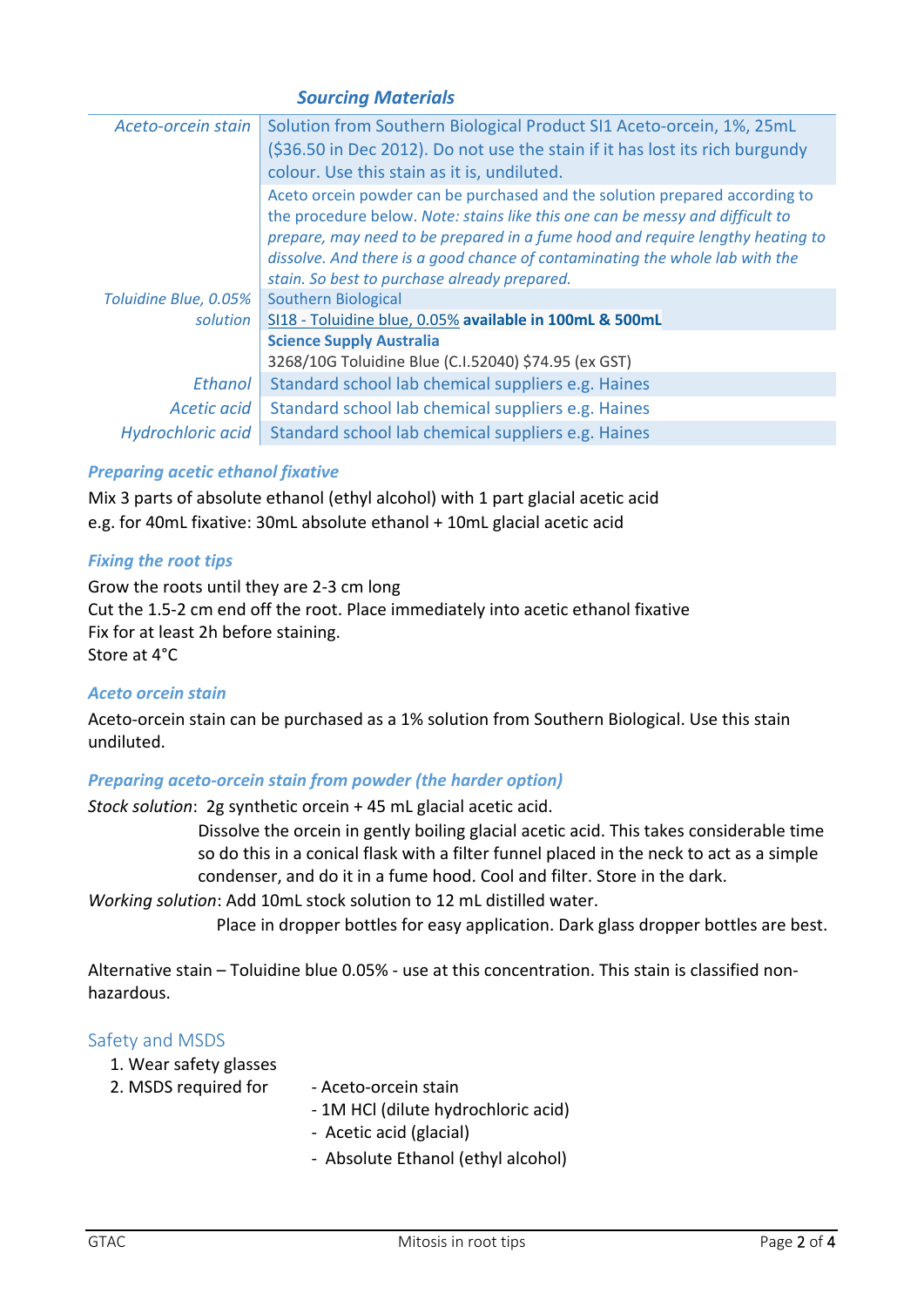# Method: Staining and squash preparation

## *Wear safety glasses*

| $\mathbf{1}$   | The root tips have been grown and placed into fixative solution prior to class (min. 2h fixation).                                                                                                                                                                                                                                                                                 |                                                    |  |
|----------------|------------------------------------------------------------------------------------------------------------------------------------------------------------------------------------------------------------------------------------------------------------------------------------------------------------------------------------------------------------------------------------|----------------------------------------------------|--|
| $\overline{2}$ | Remove 2-3 roots from the fixative with forceps. If necessary, use<br>a razor blade cut off the 1-1.5 cm end portion (the pointy growing<br>root tip) and discard the rest [make sure you choose the growing<br>end of the root, not the portion that was closer to the garlic<br>clove]. Place the root tips on a glass slide with 4-5 drops of 1M<br>HCl (enough to cover them). |                                                    |  |
| 3              | Place the slide with root tips in acid at 60°C for 2 min (e.g. 60°C<br>oven or hot plate or heat by holding about 30cm above a Bunsen<br>burner flame with a peg - 60°C is just tolerable to touch but<br>protect your fingers from the heat by using a safety peg)[it is<br>important that the solution does not boil or dry out; add more<br>HCl if it is drying].               | root tips<br>in HCl<br>hot plate<br>$60^{\circ}$ C |  |
| 4              | Add 2 drops of aceto-orcein stain (or Toluidine blue stain) to the<br>root tips. Sit for 1min to allow the stain to penetrate the tissue.<br>(you may need to remove excess HCl or transfer the root tips to a<br>new slide)                                                                                                                                                       |                                                    |  |
| 5              | Place a coverslip over the roots. Fold a small piece of<br>tissue paper to about the size of the coverslip, then,<br>with the tissue paper over the coverslip, gently and<br>evenly press down with a finger or thumb to squash<br>the roots.                                                                                                                                      |                                                    |  |
| 6              | View under low power to see if you have cells from<br>the actively growing area of the root tip. The dividing<br>garlic root cells are usually cuboidal (squarish in<br>shape) with many large obvious nuclei. If the cells are<br>elongated (long rectangles) you have cells from too far<br>back in the root that are no longer dividing.                                        |                                                    |  |
| 7              | View under high power<br>400x<br>1000x oil immersion if possible                                                                                                                                                                                                                                                                                                                   |                                                    |  |
| 8              | Draw or photograph cells at different stages of<br>mitosis.                                                                                                                                                                                                                                                                                                                        |                                                    |  |